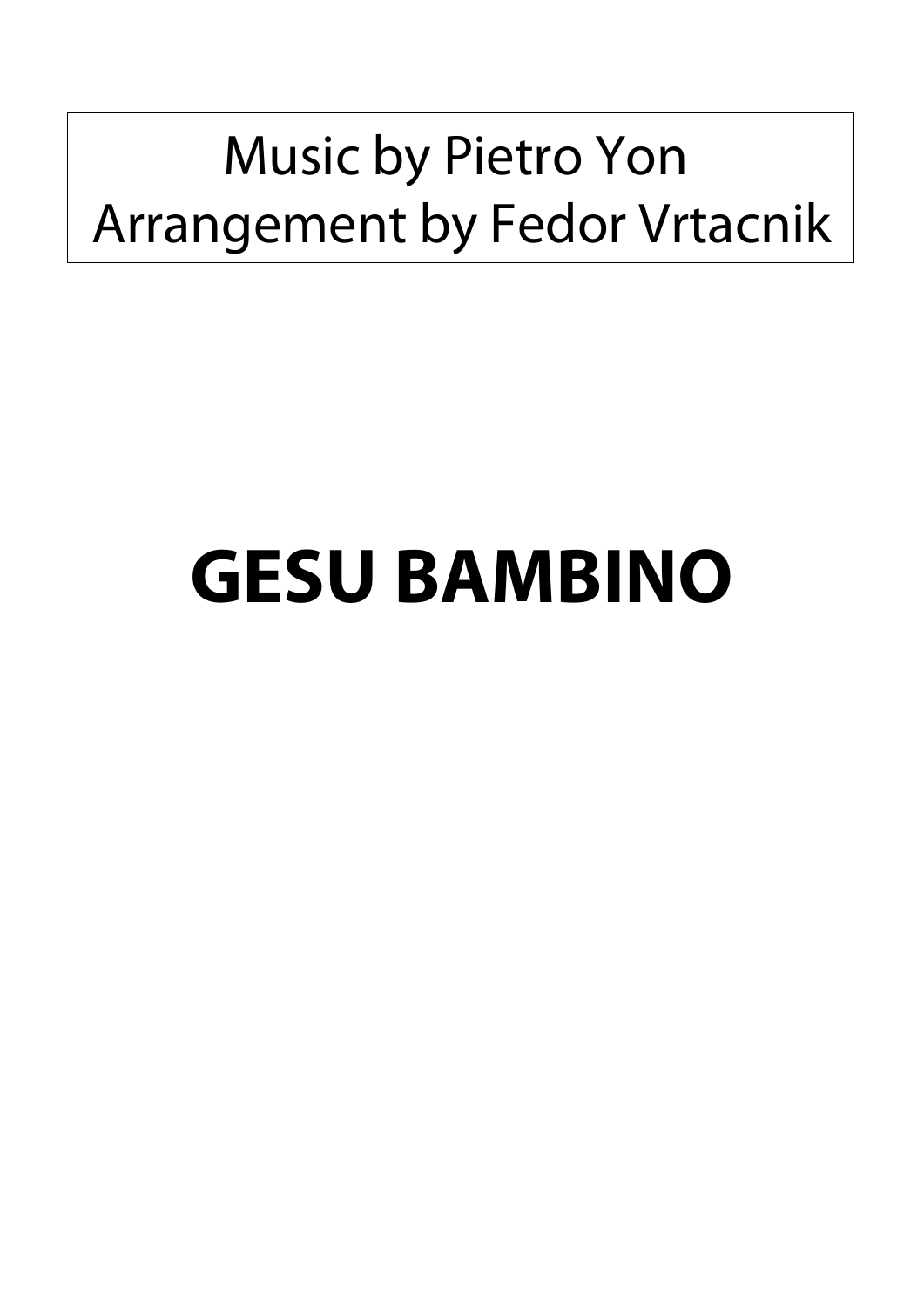## **Music by Pietro Yon Arrangement by Fedor Vrtacnik** Andante<br>12<br>8  $\overrightarrow{a}$ ŕ Flutes 1-2  $\left\langle \cdot \right\rangle$  for form  $\left\vert \cdot \right\rangle$  ,  $\left\vert \cdot \right\rangle$  ,  $\left\vert \cdot \right\rangle$  ,  $\left\vert \cdot \right\rangle$  ,  $\left\vert \cdot \right\rangle$  ,  $\left\vert \cdot \right\rangle$  ,  $\left\vert \cdot \right\rangle$  ,  $\left\vert \cdot \right\rangle$  ,  $\left\vert \cdot \right\rangle$  ,  $\left\vert \cdot \right\rangle$  ,  $\left\vert \cdot \right\rangle$  ,  $\left\vert \cdot \right\rangle$  ,  $\left\vert \cdot \right\rangle$  ,  $\left\$ mf  $\overline{\phantom{a}}$ Oboes 1- 2  $\langle \cdot \rangle$  for form  $\vert \cdot \vert$  in the set of  $\vert \cdot \vert$  is the set of  $\vert \cdot \vert$  is the set of  $\vert \cdot \vert$ mf į よっ  $\mathfrak s$  .  $\mathfrak s$  $\mathfrak s$  .  $\mathfrak s$  $\overrightarrow{p}$ لمستوقع أخ Clarinetes in Bb 1-2  $\frac{1}{2}$ mf  $\mathcal{P}_\flat$  or the set of the set of the set of the set of the set of the set of the set of the set of the set of the set of the set of the set of the set of the set of the set of the set of the set of the set of the set o  $\frac{1}{\sigma}$  $\frac{1}{3}$  $\frac{1}{\delta}$  $\frac{1}{s}$  $\frac{1}{\delta}$  $\overline{\phantom{a}}$ Bassons 1-2  $\frac{1}{2}$ mf  $\overline{ }$ Horns in F 1-2  $\langle \cdot \rangle$  and the contract of the contract of the contract of the contract of the contract of the contract of the contract of the contract of the contract of the contract of the contract of the contract of the contract of  $\langle \cdot \rangle$ Horns in F 3-4 Trumpet in B<sub>b</sub> 1  $\langle \cdot \rangle$ Trumpets 2-3  $\langle \cdot \rangle$  and the contract of the contract of the contract of the contract of the contract of the contract of the contract of the contract of the contract of the contract of the contract of the contract of the contract of  $\mathcal{P}_\flat$  . The contract of the contract of the contract of the contract of the contract of the contract of the contract of the contract of the contract of the contract of the contract of the contract of the contract of Trombone 1 <u>э.</u>  $\langle \cdot \rangle$  and the contract of the contract of the contract of the contract of the contract of the contract of the contract of the contract of the contract of the contract of the contract of the contract of the contract of Trombones 2-3 ŕ  $\mathcal{P}_{\flat}$  . The contract of the contract of the contract of the contract of the contract of the contract of the contract of the contract of the contract of the contract of the contract of the contract of the contract of Tuba Ľ  $\frac{12}{8}$ A ŕ  $\frac{1}{2}$  ) and the contract of the contract of the contract of the contract of the contract of the contract of the contract of the contract of the contract of the contract of the contract of the contract of the contract  $\frac{1}{2}$ Timpani Ľ mf  $\frac{1}{2}$   $\frac{1}{2}$   $\frac{1}{2}$ Tubular Bells  $\langle \hspace{-0.2cm} \langle \hspace{-0.2cm} \cdot \hspace{-0.2cm} \rangle$  , and the contract of  $\langle \hspace{-0.2cm} \cdot \hspace{-0.2cm} \cdot \hspace{-0.2cm} \rangle$  ,  $\langle \hspace{-0.2cm} \cdot \hspace{-0.2cm} \cdot \hspace{-0.2cm} \cdot \hspace{-0.2cm} \cdot \hspace{-0.2cm} \cdot \hspace{-0.2cm} \cdot \hspace{-0.2cm} \cdot \hspace{-0.2cm} \cdot \hspace{-0.2cm} \cdot \hspace{-0.2cm} \cdot \hspace{-0.2cm$ mf  $\langle \cdot \rangle$ Harp  $\left\langle \left[ \left[ \left[ \left[ \left[ 1\right] \right] \right] \right] \right\rangle \right\rangle$  $\mathcal{P}_\flat$  . The contract of the contract of the contract of the contract of the contract of the contract of the contract of the contract of the contract of the contract of the contract of the contract of the contract of  $\overrightarrow{y}$   $\overrightarrow{y}$   $\overrightarrow{y}$   $\overrightarrow{y}$   $\overrightarrow{y}$ ग्रेज़, ज  $\overset{\circ}{\diamond}$  - $7.5$ Voice solo  $\overline{5}$ When blos - soms flow - ered mid the snows  $\overline{U}$ p - on - a win - ter night Was ŕ  $\langle \cdot \rangle$ Soprano  $\overline{\phantom{a}}$ Alto  $\langle \cdot \rangle$ Tenor 6 ţ  $\mathcal{P}_\flat$  . The contract of the contract of the contract of the contract of the contract of the contract of the contract of the contract of the contract of the contract of the contract of the contract of the contract of Ð. Bass  $\frac{12}{8}$ A ŕ 6, Violin I mf Violin II 6 <del>्रकार के लिए स्टा</del>र्ट के साथ स्टाइट के साथ स्टाइट के साथ स्टाइट के साथ स्टाइट के साथ स्टाइट के साथ स्टाइट के सा<br>इन्हें से साथ स्टाइट के बार स्टाइट के बार स्टाइट के बार स्टाइट के बार स्टाइट के बार स्टाइट के बार स्टाइट के mf Viola 瑕 <u>estas de la contrada de la contrada de la contrada de la contrada de la contrada de la contrada de la contrada</u> mf  $\sim$   $\sim$  $\frac{1}{2}$  $\overline{\phantom{a}}$ : Violoncello  $\mathbf{\mathcal{P}}$ È É È ₽ mf Contrabass  $\left[\begin{array}{ccc} \bullet & \bullet \\ \bullet & \bullet \end{array}\right]$

mf **1 2 3 4**

**GESU BAMBINO**